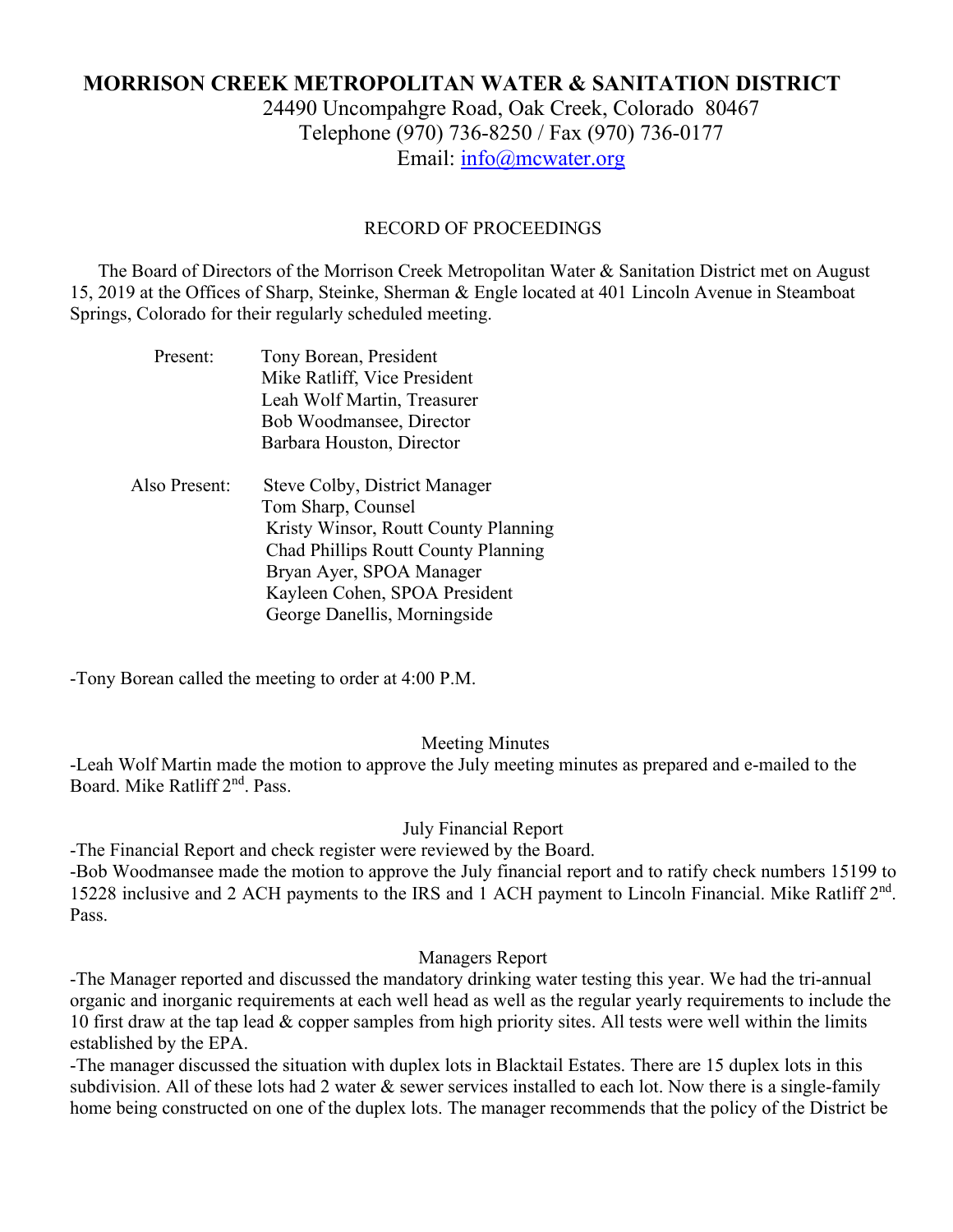that when a single family home is constructed on a lot with two water services that the unused water service must be shut off at the main.

-Mike Ratliff made the motion that District policy will be that an un-used water service to a duplex lot must be shut off at the main when a single-family home is constructed on the lot. Bob Woodmansee 2<sup>nd</sup>. Pass. -The manager has obtained a proposal from Timberline Electric for improvements and updates to the SCADA system to include intrusion/security additions at the WWTP and dial out capability to notify personnel by phone/text/email of any alarm conditions (attached). The proposal has estimates based on time & materials to be determined at the time of installation. The system is now 10 years old and many of the components are becoming obsolete. The total estimate is approximately \$35,000.

-Leah Wolf Martin made the motion to proceed with the work by Timberline Electric with a not to exceed amount of \$35,000. Mike Ratliff 2nd. Pass.

-Annual Sewer line cleaning and inspection by Val Kotter: We will be concentrating on the Blackhorse II area which has not been done in a while.

-The Manager has been consulting with Adam Sommers PE on issues with the WWTP.

-We have been rotating use of wells including well 2 for supply this year. We have only occasionally needed two wells operating simultaneously to meet demand.

-The recent Insurance Audit has resulted in considerably higher total valuation. We will probably see a significant increase in the  $P \& L$  policy premium.

-The manager has obtained a quote from Grand Junction Pipe for materials for the Bushy Creek Augmentation station (attached). The quote includes the concrete vault and the piping etc. The approximate cost is \$4000.

-Leah Wolf Martin made the motion to approve the purchase of materials for the augmentation station. Bob Woodmansee 2nd. Pass

## Attorneys Report

-Mr. Sharp is working on the report on methods for forming Special Improvement Areas.

#### Old Business

-No Old Business

# New Business

-Chad Phillips and Kristy Winsor from Routt County planning as well as Bryan Ayer and Kayleen Cohen from SPOA are present to discuss well permitting on lots in the original Stagecoach subdivisions. Kristy and Chad explained that the original plat notes state that no private wells were to be allowed. The notes provide that water is to be provided by MCMWSD. They have been assuming that if a well is permitted to the MCMWSD on these lots then it is MCMWSD providing water. This is why the County-District agreement allowing building on these lots requires the well permit with the District. The County -District agreement would have to be amended and they would have issues with this change. They stated that this would not be the case with consolidated lots as this is a rezoning to MRE of at least 5 acres. Bryan Ayer indicated that the court would likely approve the covenant changes, including allowing wells, voted on by the membership at the annual meeting. He expected that to occur shortly.

-The Board deferred any action on changes to the Lot Consolidation Agreement until the court has confirmed the covenant changes.

-George Danellis, owner of lots in Morningside was present to discuss procedures for extending the sewer mainline to lots 69-76 and 16 & 17 in Morningside. The potential for the District's special tap fee program to try to recoup a prorated cost from lots not owned by Danellis but would be served was discussed. Mr. Danellis indicated he would be in favor of implementing such special charge to those lots. A Commitment to serve Agreement is required, outlining all conditions for extending mainlines by private entities, is required by the